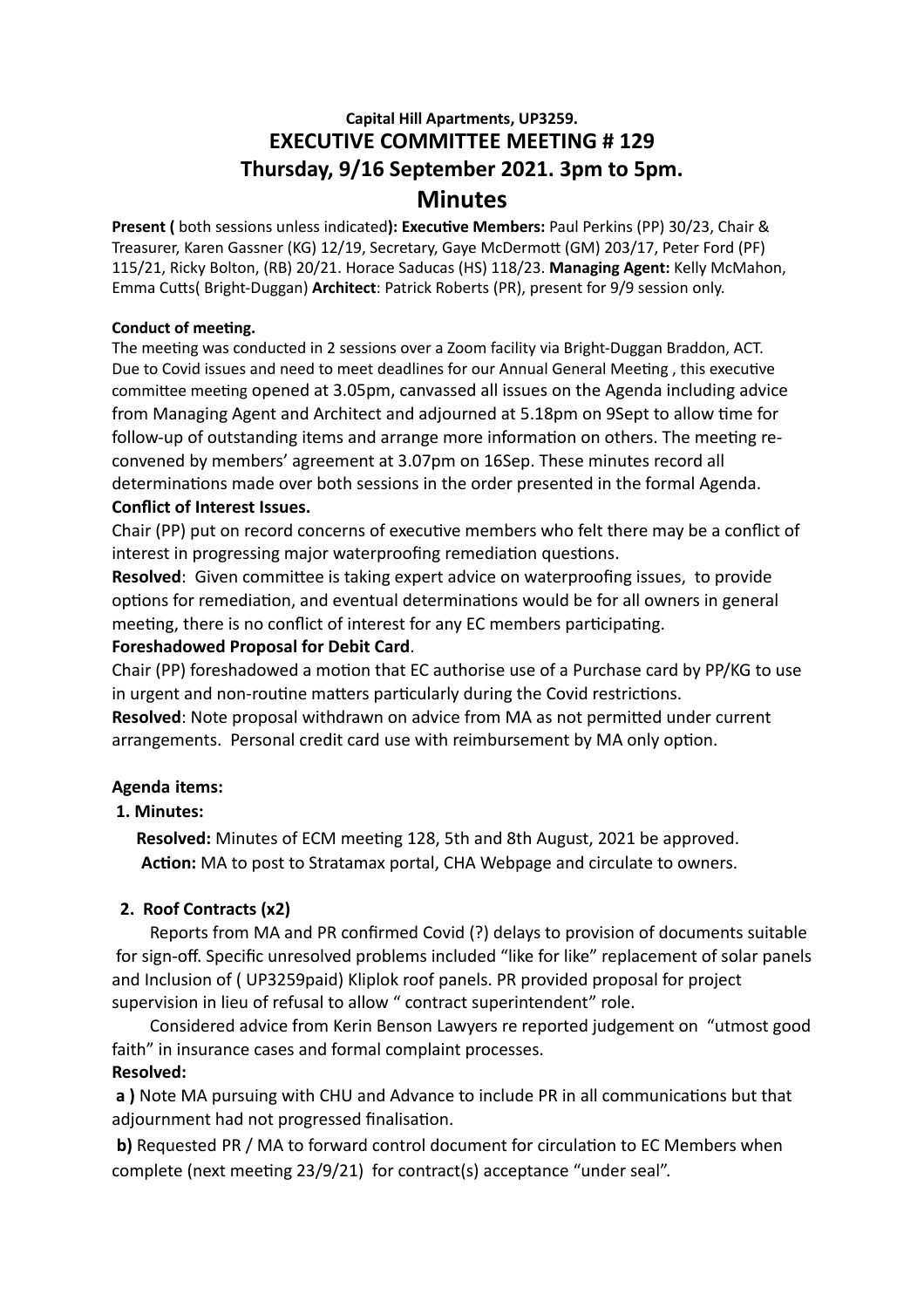**c)** Accepted PR's proposal for extension of existing contract for professional services in reduced Contract Supervision role of \$15,000; \$10,000- Sinking Fund & \$5,000- Admin Fund. **d)** Note advice from Kerin Benson Lawyers. PP to confirm no further action required. EC will leave in the Agenda until the terraces are completed.

#### **3. Waterproofing Project.**

The Agenda sought to finalise input for AGM ( Budgets, Levies and specific approvals for projects and Rule changes). On review, including MA advice, the committee concluded that Covid and Lockdown issues made this impractical given tight deadlines.

 PR provided advice on technical illustrations and inclusions in supporting documentation, covering research and experience, the long term objectives recommended including progressive removal of garden boxes and full remediation of affected balconies.

 Further, new Covid Lockdown restrictions mean that no construction projects are likely to proceed for some time. Even then timing, costs and skills availability will be problematic. This provides us with both need & limited opportunity to focus on the Manteena priority project and, in the medium term, revisit implications for planning waterproofing remediation needs across the whole UP3259.

The major issues canvassed, with MA advice, showed uncertainty as to OC powers & responsibility, unit owner's responsibilities etc. Options, timing and costs as well as coverage of statutory Rules, required further study before recommendations to owners on actions and Levy implications ( and see 4: Sinking Fund, below).

Meanwhile, the priority remediation of 3 problem balconies should be reviewed in detail before (post Covid) delayed contract commitment. It's estimated costs & functional specifics will be incorporated in this year's AGM business papers & budgets, but such will be qualified by executive committee commitment to review scope, costs and timing before contracting. **Resolved**:

- **a)** Agree to recommending approval of the priority Waterproofing remediation project only to an expedited AGM, using Covid delay to refine options, possible Rules changes etc, for a later general meeting in 2022.
- **b)** Authorise Works Order for preliminary advice from Landscape architect as recommended by PR. Estimate for preliminary investigation & return brief/ Proposal \$1200 + gst: subsequent drawings etc subject to separate prior approval of return brief. Action: MA/PP.
- **c)** Authorise Works Order for preliminary advice from Kerin Benson Lawyers on OC Rules, responsibilities etc for balcony garden boxes etc, inspection & maintenance, such to protect infrastructure. **Action**: (Brief draft) PF + RB, including insurance inputs, then committee approval before action.
- **d)** Authorise Explanatory Memorandum to support AGM proposal for Priority Waterproofing Remediation project. **Action**: ( Draft) PF, MA, RB, PR then committee approval at ECM 23Sep21.
- **e)** Noted PP advice that 1) remediation of impacted units post Manteena project, and 2) PR professional fees proposal supervising project, still require estimates and approvals. Draft Budget proposals include preliminary figures. **Action**: PR/ MA.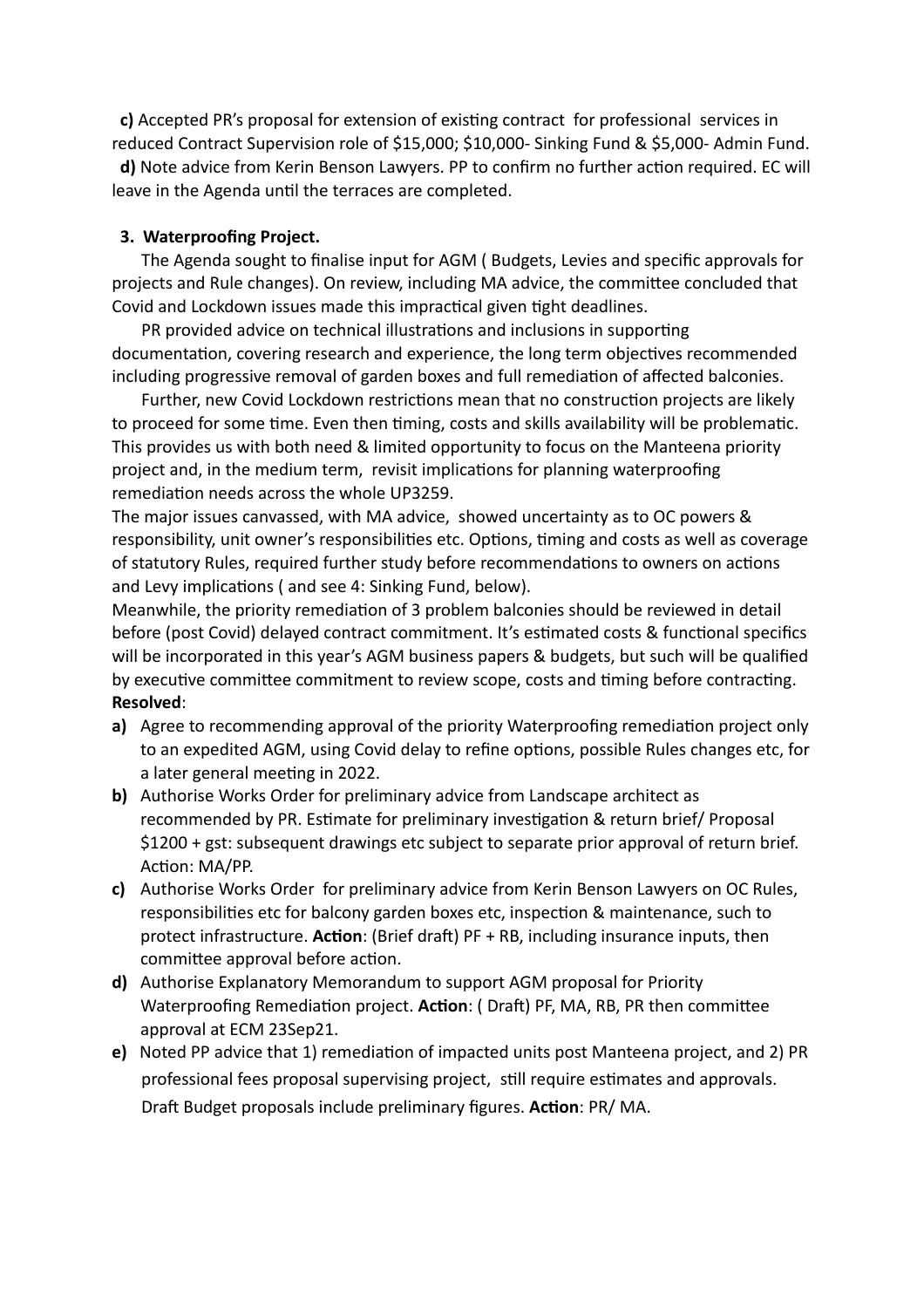# **4. Sinking Fund Revision.**

Discussed the revised version submitted by QIA. Noted PP advice that cashflow projections appear prudent but a further revision next year may be necessary dependent on the outcomes of studies and conclusions in 3. above ( Waterproofing Project). PP noted assistance from HS and Richard Heaney.

**Resolved:** Sinking Fund Revised Plan agreed for recommendation to AGM, with qualification that a further revision may be required after outcome of the priority project and on-going investigations, post- Covid.

# **5. Covid Issues:**

Discussed KG & PPS report on communications and In-place initiatives by OC, and advice from MA (B-D and Strata Mgt Assn). Latest ACT Health Directives extending the Lockdown till at least mid October 2021 and further restricting all but emergency work in Class A Strata's was noted; it effectively precludes all but emergency work in both common areas and unit owners areas on our property.

Reported residents' concerns and suggestions were also discussed with input from MA. **Resolved:**

**a)** Issue Letter communicating current Covid practices and drawing attention to new Requirements. **Action**: MA to issue after KG/PP draft.

**b)** MA to communicate with resident that a formal Covid plan is not currently mandatory.

**c )** Keep a watching brief on ACT Health Directives, with priority action & communication as necessary. Review of alternate channels when time permits. **Action**: MA/KG.

## **6. AGM**

Discussed the First Draft of Annual General Meeting Documentation from Kelly McM ( MA) noting that Covid issues had not enables legislative changes ( from 2020) to be finalised in a number of key areas.

# **Resolved**:

- a) Agree that **AGM will be via Zoom** due to COVID restrictions, and to limit AGM agenda to most important issues, deferring others (Rule Changes etc) for special General meeting to be convened post-Covid when face to face meeting can be convened.
- b) Noted **Draft Budgets** from PP and agreed to consider further at ECM on 23/9/21 with inputs from MA including Levies, Lot Entitlements Summaries, and after considering Cash flow projections and recommended allowances for Property Manager \$40,000 and contingency allowance of 5% of Admin Fund estimated expenditure.
- c) **New Rules**, including voting methods & Maintenance requirements be deferred to a post-Covid general meeting.
- d) Recommend AGM acceptance of a **one year extension of our Strata Management Contract with Bright-Duggan** as documented by the local manager. Functional coverage remains the same but cost is increased to \$25,200 incl. gst. Recommendation to include notice of intervention to test market during coming financial year.
- e) **Maintenance Issues and Plan** item include report on major issues and advice that Executive committee has commissioned B-D recommended QIA to develop a formal